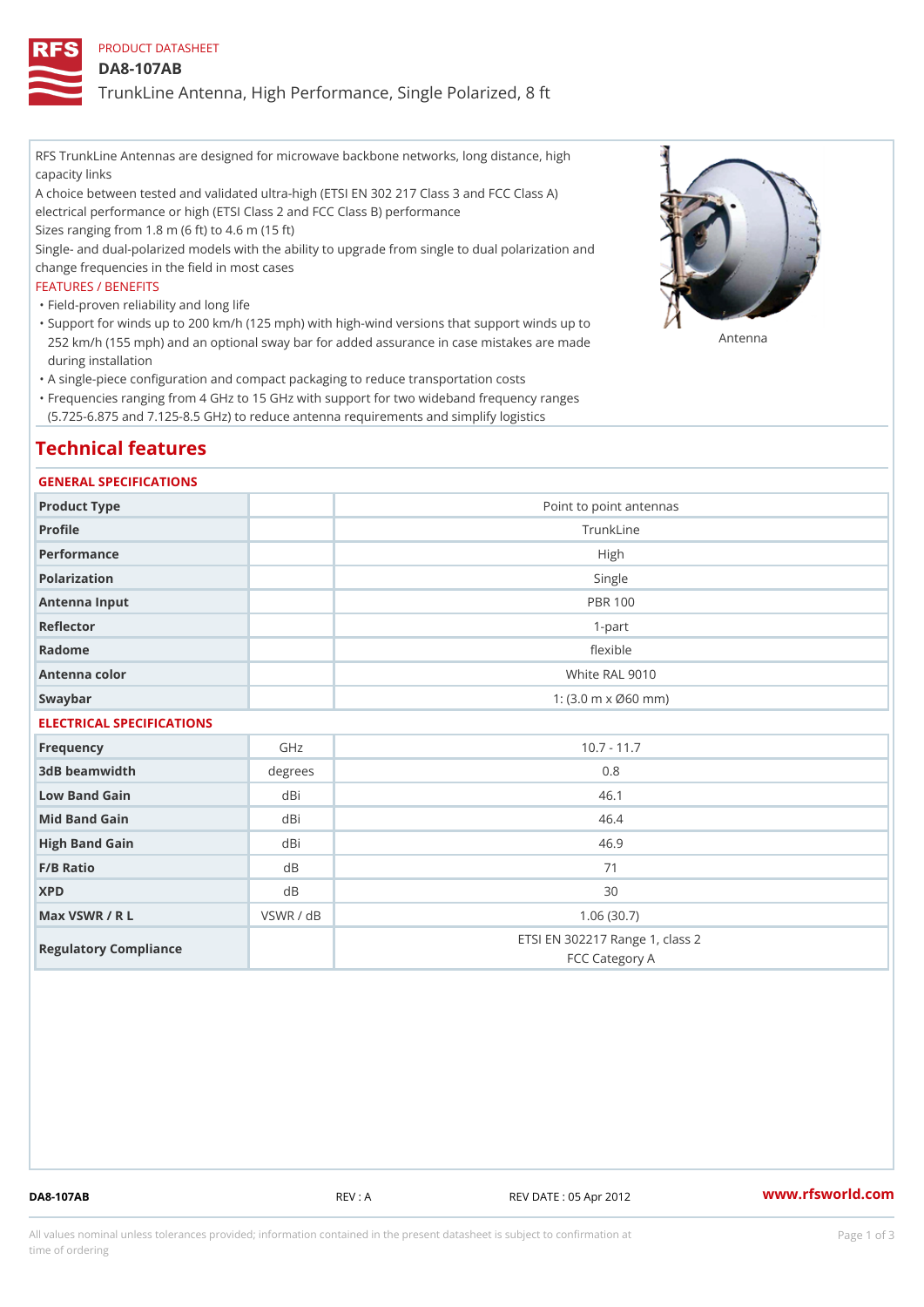# PRODUCT DATASHEET

(in)

m<sub>m</sub> (in)

Dimension\_F

## DA8-107AB

TrunkLine Antenna, High Performance, Single Polarized, 8 ft

| MECHANICAL SPECIFICATIONS                                          |                |              |                   |                                                                          |  |
|--------------------------------------------------------------------|----------------|--------------|-------------------|--------------------------------------------------------------------------|--|
| Diameter                                                           |                | ft $(m)$     | 8(2.4)            |                                                                          |  |
| Elevation Adjustment                                               |                | degrees      | ± 5               |                                                                          |  |
| Azimuth Adjustment                                                 |                | degrees      | ± 5               |                                                                          |  |
| Polarization Adjustment                                            |                | degrees      | ± 5               |                                                                          |  |
| Mounting Pipe Diameter<br>minimum                                  |                | $mm$ (in)    | 114(4.5)          |                                                                          |  |
| Mounting Pipe Diameter<br>maximum                                  |                | $mm$ (in)    | 114(4.5)          |                                                                          |  |
| Approximate Weight                                                 |                | kg (lb)      | 180 (396)         |                                                                          |  |
| Survival Windspeed                                                 |                | $km/h$ (mph) | 200 (125)         |                                                                          |  |
| Operational Windspeed                                              |                | $km/h$ (mph) | 190 (118)         |                                                                          |  |
| <b>STRUCTURE</b>                                                   |                |              |                   |                                                                          |  |
| Radome Material                                                    |                |              | PVC coated fabric |                                                                          |  |
| FURTHER ACCESSORIES                                                |                |              |                   |                                                                          |  |
| optional Swaybar                                                   |                |              |                   | 1: SMA-SK-60-3000A (3.0 m x Ø60 mm)                                      |  |
| Further Accessories                                                |                |              |                   | SMA-WK-8 : Wind Kit<br>SMA-SKO-UNIVERSAL-L : Universal sway bar fixation |  |
| MOUNTOUTLINE                                                       |                |              |                   |                                                                          |  |
| $Dimension_A$                                                      | m m<br>(in)    | 2616 (103.4) |                   |                                                                          |  |
| $Dimension_B$                                                      | m m<br>(in)    | 1450(57.1)   |                   |                                                                          |  |
| $Dimen sion_C$                                                     | m m<br>(in)    | 460(18.1)    |                   |                                                                          |  |
| $Dim_D - D -$<br>$114$ m m (4.5 _ ir ) $\sqrt{$ im $\cdot$ $\cdot$ | m <sub>m</sub> | 190(7.5)     |                   |                                                                          |  |
| Dimension_E                                                        | m m            |              | 310(12.3)         |                                                                          |  |

310 (12.3)

1120 (44.1)

DA8-107AB REV : A REV DATE : 05 Apr 2012 [www.](https://www.rfsworld.com)rfsworld.com